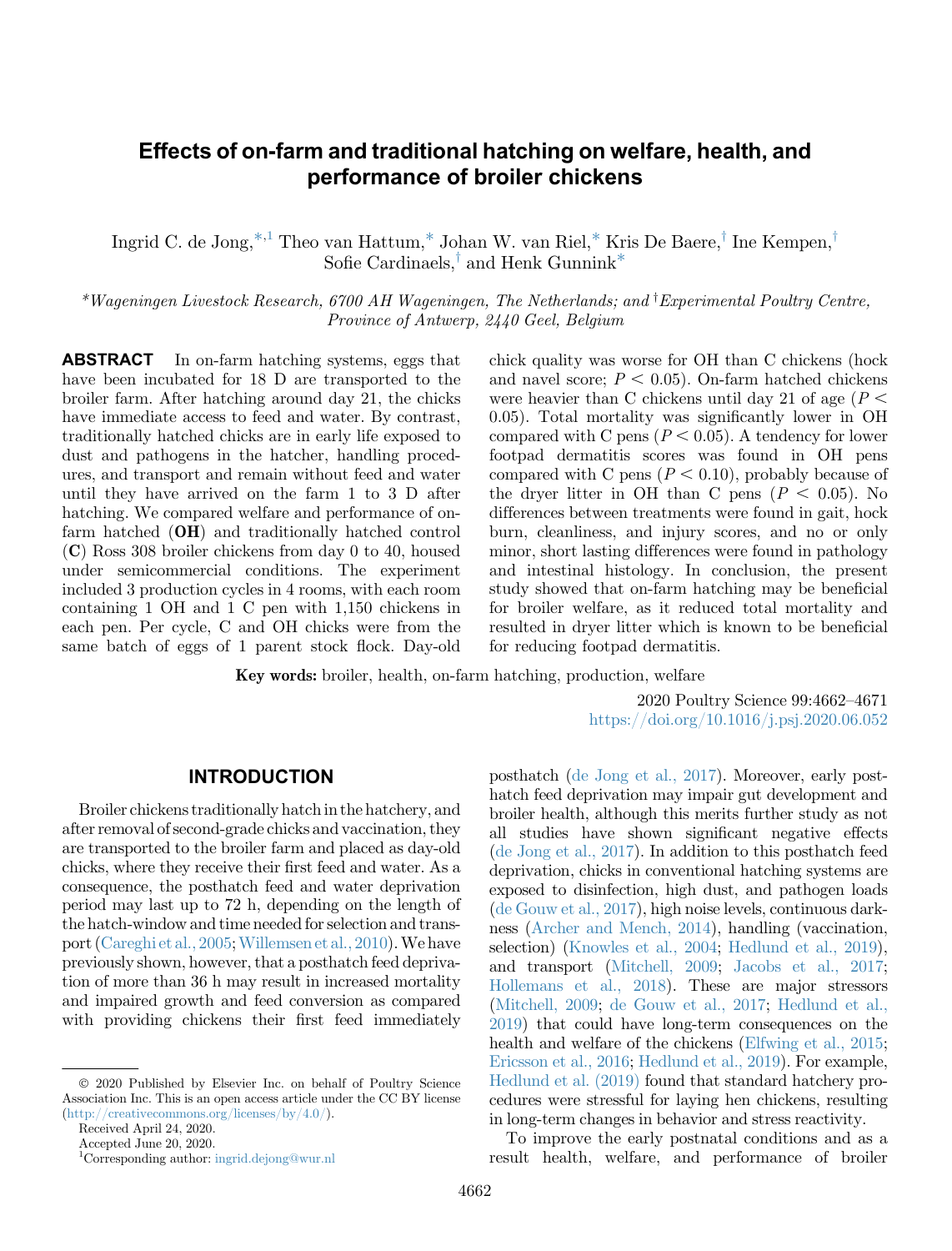chickens, systems have been developed where the chicks hatch on-farm. Eighteen days incubated eggs are transported to the farm and placed in racks, boxes, or in the litter where they hatch in the house providing the chicks with immediate access to feed and water without exposure to aforementioned stressors (transport, handling, noise, darkness, dust, and pathogens) at the hatchery. However, until now, on-farm hatching is practiced at a rather limited scale and almost only in the North-Western part of Europe and Russia (Van Wagenberg, Vencomatic Group, personal communication), maybe because of the financial investment and skill requirements of farmers managing the hatching process or because the benefits of on-farm hatching with respect to production, health, and welfare are yet unclear. For example, only about 4% of the broiler chickens produced in The Netherlands hatched on-farm in 2019 ([Stuurgroep Pluimveesector Circulair, 2019\)](#page-8-0).

There is indeed only limited scientific evidence about the effects of these on-farm hatching systems on broiler health, welfare, and performance. In a recent study, we [\(de Jong](#page-8-0) [et al., 2019](#page-8-0)) compared performance and welfare of broiler flocks that hatched conventionally or on-farm under commercial conditions. We found that on-farm hatched  $(OH)$ flocks had less footpad dermatitis and a better litter quality than conventionally hatched flocks, but we did not find any long-term effects on technical performance, health or intestinal development. However, the study was conducted on commercial farms, and although we controlled for parent stock and used paired identical houses on a farm for both treatments, individual farmer management may have had an effect on the outcomes of the study. As concluded in [de Jong et al. \(2019\),](#page-8-0) a follow-up study under more controlled conditions was called for.

Therefore, the aim of the present study was to compare performance, health, and welfare of broiler chickens that hatched on-farm as compared with broiler chickens that were traditionally hatched, under controlled conditions at an experimental farm. Based on scientific evidence about positive effects of immediate posthatch feeding on mortality and performance ([de Jong et al., 2017](#page-8-0)) and long-term effects of stress around hatching on laying hen stress sensitivity ([Hedlund et al., 2019\)](#page-8-0), we hypothesized that the reduction in stressors around hatching of broiler chickens with on-farm hatching would lead to improved technical performance, health, and welfare of broiler chickens until slaughter age for OH chickens as compared with chickens that hatched in the hatchery. Because both environmental conditions at hatching and early feeding may affect day-old chick quality, which may in turn affect further performance [\(Tona et al., 2005;](#page-8-0) [Willemsen et al.,](#page-9-0) [2010](#page-9-0); [de Jong et al., 2017\)](#page-8-0), day-old chick quality indicators were included in the present experiment.

### MATERIALS AND METHODS

#### Study Design and Housing

The project approval was received on June 10, 2015 by the Central Commission on Animal Experiments (licence number AVD40100201563), and the experiment was approved by the Institutional Animal Care and Use Committee on August 12, 2016.

The experiment was carried out at the Experimental Poultry Center in Geel, Belgium, during 3 successive production cycles between August 2016 and January 2017. Two treatments were applied: traditional hatching at the hatchery (Control, C) and OH. Control broilers were hatched at a commercial hatchery (Spoormans, Arendonk, Belgium) according to standard commercial procedures. Chicks were collected from the incubators when the majority had hatched, followed by standard hatchery procedures such as removal of second-grade chicks (but without receiving any vaccinations), and the chicks were transported to the experimental farm at Day  $(D)$  0. For the OH treatment groups, 18 D incubated eggs from the same batch of eggs and parent stock as the C treatment were transported to the broiler farm, placed in the X-treck system (see below), and hatched in the broiler house. Both C and OH eggs were candled at embryonic day (E) 18 (before transport of OH eggs to the farm). For each of the 3 production cycles in the experiment, at E18 of incubation trays were alternately assigned to the C or OH treatment by the hatchery. In each production cycle, 4 OH pens were equipped with the X-treck systems, and 4 C pens were stocked with traditionally hatched chicks as described below.

The X-treck system (Vencomatic, Eersel, The Netherlands) consists of setter trays that are placed on a suspended rail system 14 to17 cm above a polypropylene belt covered with substrate, which is placed 33 cm above the floor. After on-farm hatching, chicks fall on the belt. After drying on the belt, they move to the edge of the belt and fall on the litter, where feed and water is provided. Trays with egg shells and nonhatched eggs are removed from the house at D0, and the system can be lifted to the ceiling after use.

In each production cycle, the same 4 identical rooms were used. Each room was equipped with central heating and its own climate control system. Equal climate settings were applied in all rooms and production cycles. The 4 rooms were located next to each other in 1 broiler house and connected by a central corridor from which each room could be entered. Each room contained 2 pens (each pen measuring  $6 \times 9.4$  m), separated by a wire mesh partially covered with a hardboard plate to prevent bird-to-bird contact between pens. One pen per room was assigned to the C treatment, and the other pen to the OH treatment, resulting in 4 replicates per treatment for each of the 3 successive production cycles. The location of C and OH pens relative to the entrance door alternated per room but was equal for the 3 cycles. Pens had their own automated feeders and drinkers, enabling registration of feed and water intake at pen level. Each pen was equipped with 14 feeder pans distributed over the pen and 2 drinker lines with 84 nipples in total. Fresh crushed straw pellets  $(1.5 \text{ kg/m}^2)$  as litter material were distributed before placement of the eggs, and in the OH pens, containing the X-treck system, a small amount of litter material was distributed over the conveyor belts.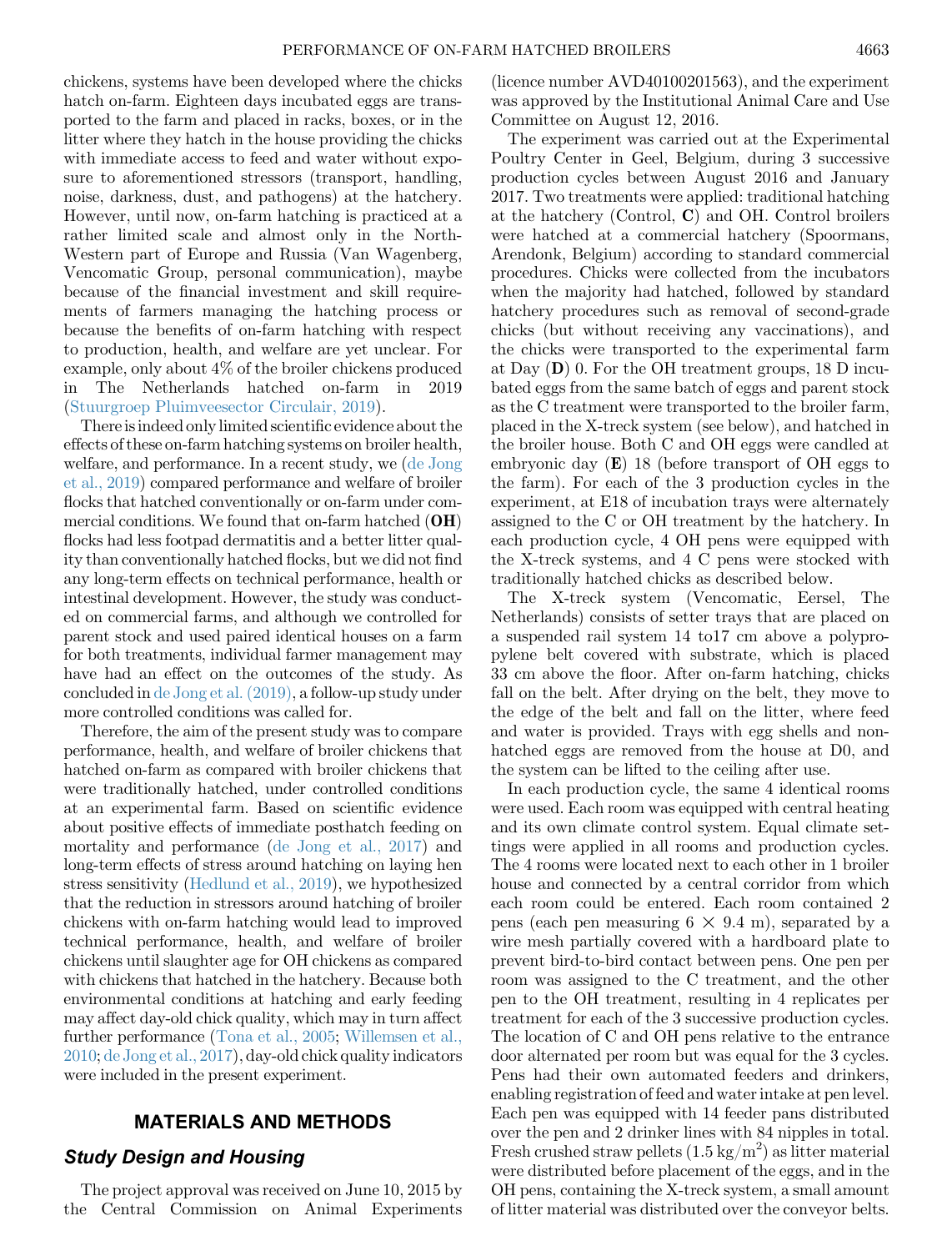### Animals and Management

In total 27,780 Ross 308 broiler chickens (as hatched) were used. The parent flocks were 41, 35, and 39 wks of age in the first, second, and third production cycle, respectively. The day at which the C chicks arrived from the hatchery was, according to commercial practice, named "D0" for both treatments. Control chicks, 1,150 per pen, arrived from the hatchery and were placed in the morning of D0. In OH pens, the caretakers removed nonhatched eggs and selected second-grade chicks, removed the setter trays, and lifted the rail of the X-treck system to the ceiling in the morning of D0. Nonhatched eggs were shredded, and second-grade chicks were killed by cervical dislocation. After selection in the OH pens on average 1,176, 1,165, and 1,154 dayold chicks were present at D0 in cycle 1, 2, and 3, respectively. The number of eggs placed in the second and third production cycle was adjusted according to the hatching results in the previous cycle to be as close to the aimed number of 1,150 chicks per pen at D0 and thus a final stocking density at slaughter weight of  $42 \text{ kg/m}^2$  according to legislation in all pens.

Continuous light was on from E18 (being the day the eggs were placed in the OH pens) up till D0 to enable the chicks to find food and water after hatching. All chicks received vaccinations for infectious bronchitis and Newcastle disease at D0 (in the broiler house) and D13, and Gumboro vaccination at D19. At D0, C chicks received their spray vaccinations in the boxes before placement which took approximately 15 min. On-farm hatched chicks received their vaccinations by spraying the pen. Feed was provided on chick paper during the first days, starting at E18 for OH pens. Drinking nipples were placed on the litter at D0, and nipple height was increased with age. A standard commercial 4-phase feeding program was applied (Aveve, Merksem, Belgium), and both food and water were provided ad libitum. On D0, 1 h of darkness was provided which increased to 6 h of darkness from D6 onward; lights were on from 04:00 to 07:00 h, 08:00 to 20:00 h, and 21:00 to 00:00 h. During the final 3 D before depopulation 1 h of darkness was provided from 00:00 h to 01:00 h. Light intensity was 20 lux at animal height. The environmental temperature decreased from 35°C at D0 to 19<sup>o</sup>C at D40. For the OH groups, the environmental temperature between E18 and D0 was based on measurements of the egg-shell temperature, recorded on E18 and E19. The preferred egg-shell temperature was 37.8°C. The average environmental temperature from E18 to D0 was  $35^{\circ}$ C with a relative humidity of 40 to 45%. Thinning was performed once at D33 as a standard commercial procedure by sending 280 broilers from each pen to the slaughterhouse. The remainder of the birds stayed until all pens were depopulated at D40. After 1 wk, which was used for cleaning and disinfection, a new cycle started with the placement of 18-D incubated eggs in the OH pens. It was decided beforehand that no antibiotic treatments would be applied during the study.

### Measurements

Day-old Chick Quality and Development At D0, 6 chicks were randomly selected per pen after removing the second-grade chicks (OH treatment) or from different chick boxes just before placement in the pen (C treatment). These chicks were weighed, killed by decapitation, and scored for navel and hock quality. Navels were scored on a scale from 1 (good) to 3 (worst) as described by [Van der Pol et al. \(2013\)](#page-9-0). Hocks were also scored on a 3-point scale  $(1 =$  no red hocks;  $2 =$ slightly red hocks;  $3 =$  red hocks, skin possibly damaged). Chick length was measured according to [Nangsuay et al. \(2011\).](#page-8-0) Organs (heart, gizzard plus proventriculus, gut, liver, and yolk sac) were dissected and weighed. Yolk-free body mass was calculated as BW minus yolk sac weight. All organ weights were expressed as percentage of yolk-free body mass. Crops were opened and checked for the presence of feed. Finally, total gut length and intestinal length were measured for each chicken. All measures and scores were performed by 2 pretrained observers.

Technical Performance Technical performance was measured by personnel of the experimental farm. Feed and water intake were recorded at pen level during the whole experimental period. A sample of 50 randomly chosen chickens per pen was weighed at D0, 1, 7, 21, and 29; at D33, all thinned birds (280 chickens per pen) were weighed, and at D40, all remaining birds were weighed at depopulation. Body weights at D0 were taken from a different sample of 50 chicks per pen than for measurements of chick quality and measured 2 to 5 h after placement of the birds. Mortality and culls were recorded daily. Both the FCR corrected to 1,500 g (FCR1500; correction factor 0.01 per 25 g) or to 2,500 g (FCR2500; correction factor 0.01 per 50 g) were calculated from the data, in addition to the net FCR at slaughter age. From the performance data, the European Production Efficiency Factor was calculated: EPEF =  $\{BW gain (g/D) \times [100 - mortality\}$  $(\%)$ }/(feed conversion  $\times$  10).

Litter Moisture Level and Litter Quality Litter moisture level was determined by farm personnel. Litter samples were collected from each pen at D7, 14, 21, 28, 34, and 39 on 3 locations (near the feeders, near the drinkers, and in the middle of the pen) and thoroughly mixed. A total of 200 (D7), 300 (D14), 400 (D21), 600 (D28), 800 (D34), and 1,000 gr (D39) per pen was dried to determine the dry matter percentage. In addition, litter quality was scored by 2 pretrained observers at the same locations in each pen on D4, 8, 14, 21, 28, 35, and 39 by visual inspection and classified on a scale between 0 (completely dry and loose) and 4 (very wet or completely capped with a crust) [\(Welfare Quality, 2009](#page-9-0)).

Gait, Footpad Dermatitis, Hock Burn, Cleanliness **and Injuries** At D21 and D35, a total of 30 broilers per pen were collected randomly in a catching pen for individual gait scoring according to [Welfare Quality \(2009\)](#page-9-0) on a scale from 0 (perfect locomotion) to 5 (unable to walk). Thereafter, again 30 broilers per pen were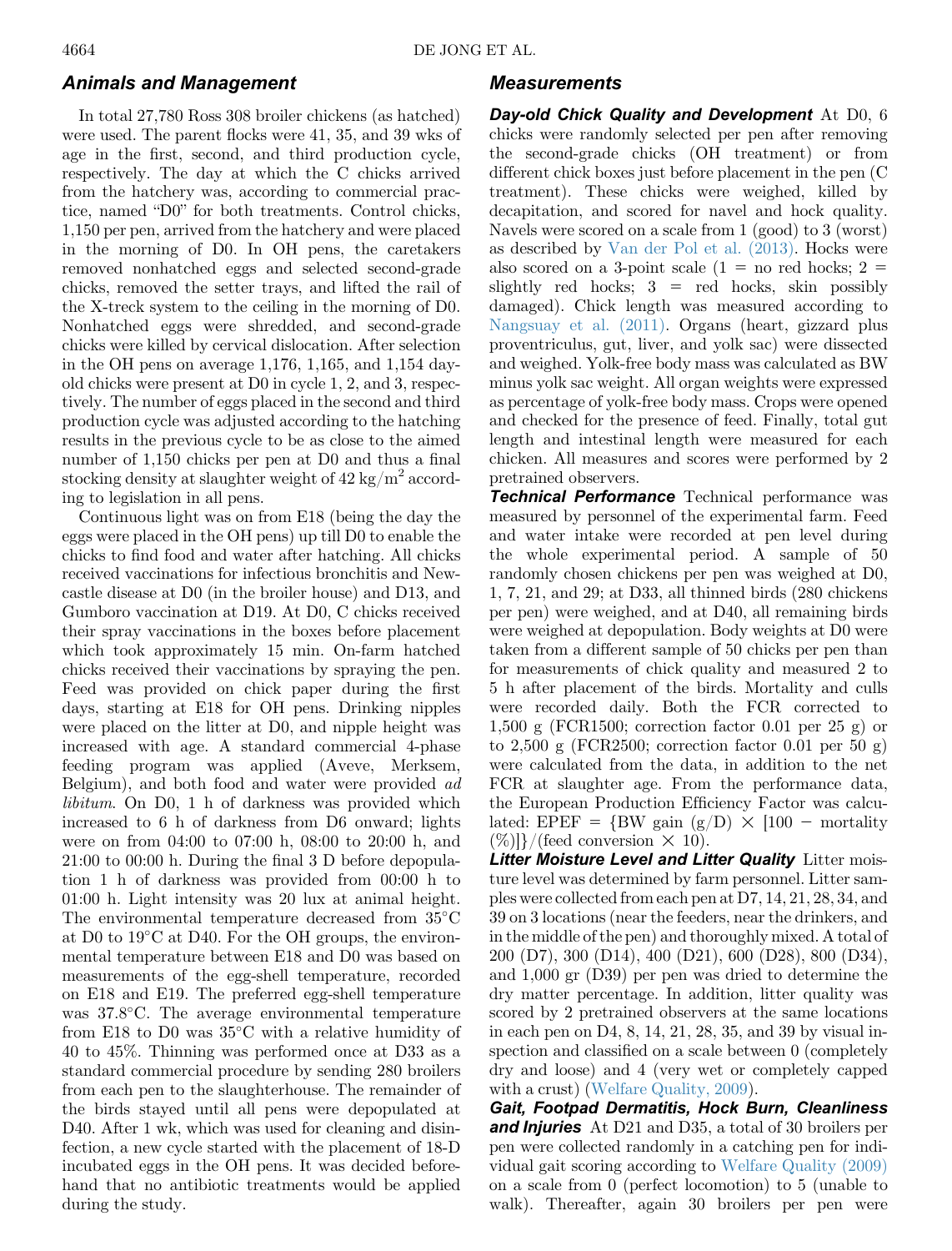randomly collected in a catching pen and inspected for footpad dermatitis, hock burn, cleanliness, and injuries (scratches and wounds). Footpad dermatitis and hock burn were scored on a scale from 0 (no lesions) to 4 (severe lesions on the foot or hock) ([Welfare Quality,](#page-9-0) [2009\)](#page-9-0). Cleanliness was scored by inspection of the belly on a scale between 0 (clean) and 3 (very dirty) [\(Welfare](#page-9-0) [Quality, 2009](#page-9-0)). Injuries were scored on a 3-point scale (0: no injuries or a maximum of 3 scratches; 1: single lesion smaller than  $2 \text{ cm}^2$  or more than  $3 \text{ scratches}; 2$ : at least one lesion larger than  $2 \text{ cm}^2$ ). All scores were performed by 2 pretrained observers.

**Dissections and intestinal histology** At weekly intervals, 6 chickens per pen (randomly selected, but including 3 males and 3 females from 4 wk of age onward), were examined by 1 veterinarian to score the intestines for coccidiosis [\(Johnson and Reid, 1970\)](#page-8-0) and dysbacteriosis [\(Teirlynck et al., 2011\)](#page-8-0), gross pathology (inspection of organs, such as heart, liver, trachea, air sacs, lungs, kidney, proventriculus, gizzard and bursa, and clinical signs of disease), femoral head necrosis, and tibial dyschondroplasia (TD) for each leg separately. Dysbacteriosis was scored on a scale from 0 (normal gastrointestinal tract) to 10 (most severe dysbacteriosis) ([Teirlynck et al., 2011\)](#page-8-0). Coccidiosis was scored on a scale from 0 (no signs) to 4 (severe signs) for  $E$ . acervulina,  $E$ . maxima, and E. tenella [\(Johnson and Reid, 1970](#page-8-0)), and scores per type were added (thus, the sum total could vary between 0 and 12). Femoral head necrosis was assessed by dislocating the femur and scored as follows:  $0 =$  intact femur,  $1 =$  red irritation, and  $2 =$  femur fracture before or as a consequence of dislocation. In addition, total gut length and intestinal, cecal, and colon length separately were determined and expressed as ratio length:BW. Similarly, the proximal growth plate of the tibia was cut open to assign a score for TD  $(0 = no$ visual signs of TD;  $1 = \text{small cartilage lesion}; 2 = \text{large}$ cartilaginous plug in the growth plate).

Only for the second production cycle, tissue samples were taken from the mid-jejunum of the above indicated 6 chickens per pen at D8, D14, and D21. Samples were collected within 30 s after euthanasia of the chickens. The intestines were injected with 1 to 2 ml 4% buffered formalin, and a tissue sample of 1 to 2  $\text{cm}^2$  was collected from the jejunum and fixed in 4% buffered formalin at room temperature until further analysis for villus height and crypt depth by the Animal Health Service (Deventer, The Netherlands), where the samples were dehydrated and embedded in paraffin. Tissue sections of  $2 \mu m$  were stained with hematoxylin and eosin. Microscopic images of representative cross-sections of each tissue were captured by a microscope (Olympus BX41) connected to a digital camera (Olympus Dp26) and analyzed using Olympus cellSens Dimension version 1.12 software. Of each jejunal segment, 10 representative and completely paired villus-crypt units were measured. The villus:crypt ratio was determined as the length of the villi divided by the depth of the mucosal crypt region. The average of each villus:crypt ratio and the neutral and acid mucin producing goblet cell characteristics (number and proportion per villus, size, area, and area as proportion of villus area) were calculated and reported per chicken.

#### Statistical Analysis

All analyses were performed using GenStat (version 19.1, VSN International). Differences with  $P < 0.05$ were considered statistically significant, and  $0.05$  P  $\leq$  0.10 were considered a trend. Because treatments were allocated to individual pens which were similar for all productions cycles, the scores of individual chickens were aggregated over production cycles per pen (for each combination of age or sex, if needed). The normality of the data was checked using residual plots. A natural log transformation of the aggregated measure was applied when variance was increased for increased levels of measures. A pen within a room was the experimental unit, and nonsignificant block effects for room were excluded in the final model. Hock and navel scores were analyzed as binomial variables, being either zero or larger than zero (because only very few chickens had a score of 2). These binomial data were analyzed in a generalized linear model using a logit link. Day-old chick weights, organ weights, chick and intestinal lengths, and performance (mortality, FCR, water:feed ratio, European Production Efficiency Factor (EPEF) were analyzed using ANOVA with treatment as main effect. Measures that were performed on different ages (body weight, cleanliness, footpad dermatitis, hock burn injury and gait scores, intestinal weights, intestinal histology and pathology scores, and litter scores) were analyzed in a split plot model using ANOVA, with age within pen as residual term. In these split plot models, the interaction of treatment by age was tested. In case of 3 or more repeated measures (ages), an autoregression term was added to the model (when significant) to model the lag-dependent correlation of the repeated measure.

### RESULTS

# Day-Old Chick Quality and Physical **Development**

The average percentage of nonhatched eggs at the hatchery (C eggs) was 4.25 and 2.30% for OH eggs. At D0 on average, 48% of the OH chicks had feed present in the crop. On-farm hatched chicks had a significantly higher, thus worse, score for navel and hocks at D0 as compared with C chicks. Predicted mean hock scores were  $0.017 \pm 0.012$  for C and  $0.167 \pm 0.032$  for OH, respectively  $(P = 0.006)$ . Predicted mean navel scores were  $0.175 \pm 0.047$  for C and  $0.389 \pm 0.054$  for OH, respectively  $(P = 0.029)$ .

At D0, body weight and yolk-free body mass of OH chicks was significantly higher as compared with C chicks [\(Table 1;](#page-4-0)  $F_{1,6} = 61.21, P < 0.001$  and  $F_{1,6} =$ 50.61,  $P = 0.006$  respectively). In addition, the relative gut and stomach weights were significantly higher for OH than for C chicks at D0 ( $F_{1,6} = 35.71, P = 0.009$ )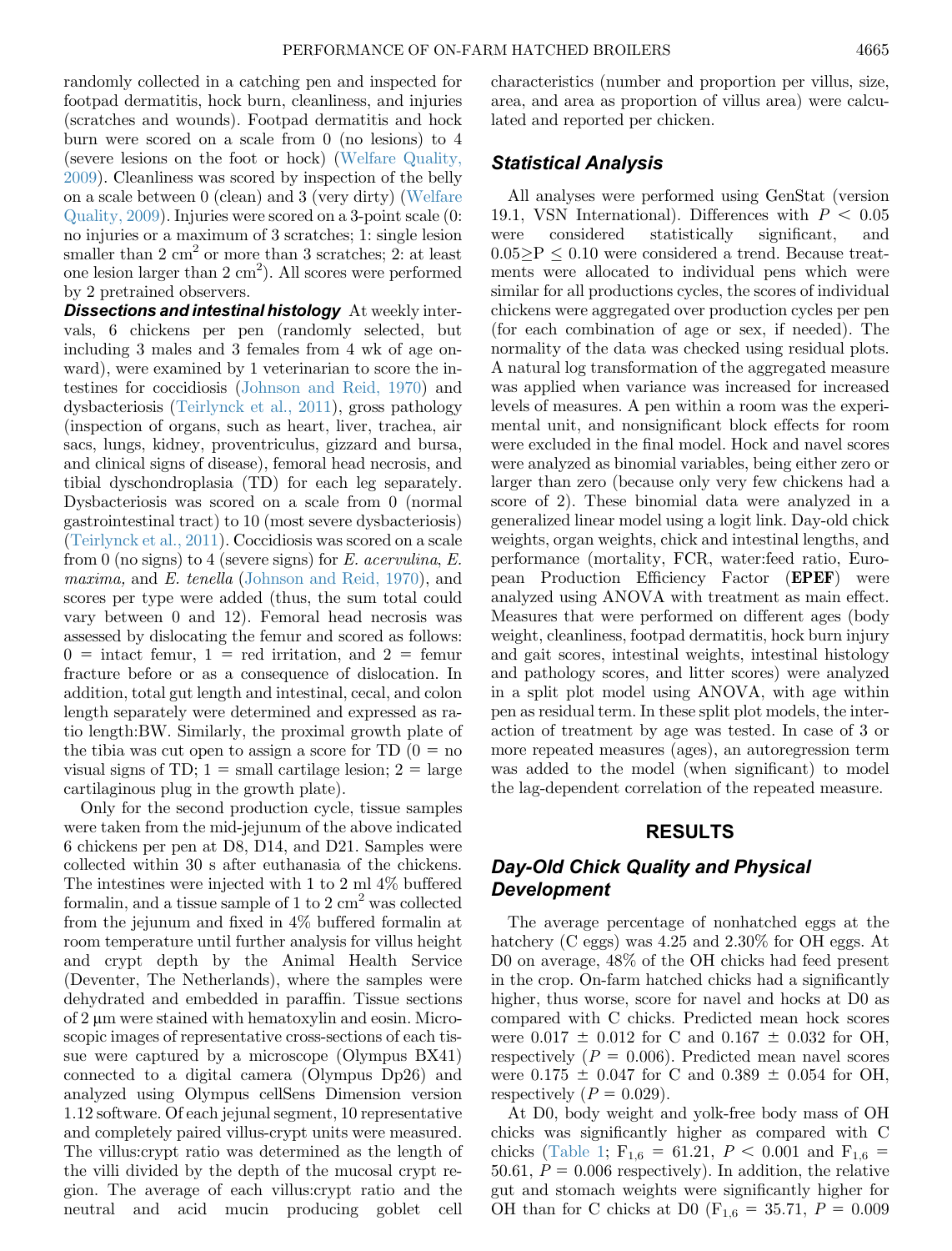<span id="page-4-0"></span>Table 1. Predicted means and least square differences (lsd) for body weight, yolk free body mass (YFBM), and residual yolk sac weight in grams (g), relative organ weights relative to YFBM (expressed in %) of heart, liver, stomach (gizzard plus proventriculus), and gut, chick length, and absolute and relative length (to body weight) of gut and intestines for control (hatcheryhatched, C) and on-farm hatched (OH) chicks at D0.

| Indicator                     | C     | OН    | lsd  | $P$ value |
|-------------------------------|-------|-------|------|-----------|
| Body weight(g)                | 41.79 | 47.12 | 1.67 | $<$ 0.001 |
| YFBM(g)                       | 38.34 | 43.14 | 2.15 | 0.006     |
| Residual yolk sac $(g)$       | 3.46  | 3.98  | 0.72 | 0.105     |
| Relative organ weights $(\%)$ |       |       |      |           |
| Heart                         | 0.80  | 0.84  | 0.07 | 0.138     |
| Liver                         | 3.01  | 3.15  | 0.18 | 0.089     |
| G <sub>11</sub> t             | 5.56  | 6.87  | 0.69 | 0.009     |
| Gizzard plus proventriculus   | 7.18  | 8.44  | 0.40 | 0.002     |
| Chick length (cm)             | 18.66 | 18.32 | 0.17 | 0.097     |
| Gut length (cm)               | 49.10 | 51.5  | 4.46 | 0.237     |
| Relative gut length to BW     | 1.18  | 1.10  | 0.09 | 0.073     |
| Intestinal length $(cm)$      | 40.59 | 42.98 | 3.46 | 0.142     |
| Ratio intestinal length: BW   | 0.98  | 0.90  | 0.10 | 0.111     |

Significant effects ( $P < 0.05$ ) or tendencies ( $P = < 0.10$ ) are indicated in bold.

and  $F_{1,6} = 97.27$ ,  $P = 0.002$  respectively), and OH chicks tended to have a higher liver weight than C chicks  $(F_{1,6})$  $= 6.20; P = 0.089$ , but no differences were found in relative heart weight. Control chicks tended to be longer at D0 ([Table 1](#page-4-0);  $F_{1,6} = 3.86$ ;  $P = 0.097$ ) and tended to have a longer gut relative to BW than OH chicks ( $F_{1,6} = 4.72$ ,  $P = 0.073$ , but no treatment differences were found for absolute gut and intestinal length and for intestinal length relative to BW [\(Table 1\)](#page-4-0).

#### **Performance**

A significant interaction between age and treatment was found for body weight development (Wald statistic = 26.68;  $P = 0.002$ ) ([Table 2\)](#page-4-1). From D0 to D21, OH chickens were significantly heavier than C chickens ( $P < 0.05$ ), whereas at D29, D32, and D40, body weights did not differ any more. Total first wk mortality tended to be higher in C pens than in OH pens ([Table 3](#page-4-2);  $F_{1,6} = 4.21, P = 0.086$ ). Total mortality over the whole production period was significantly higher in C pens as compared with OH pens [\(Table 3](#page-4-2);  $F_{1,6}$  =

<span id="page-4-1"></span>**Table 2.** Body weight (back-transformed means  $\pm$  SD) between D0 and D40 for control (C) and on-farm hatched (OH) chickens (in grams). Until D29, a sample of 50 chickens per pen was weighed. At D33, 280 thinned chickens were weighed per pen, and at D40, all remaining chickens per pen.

| Age                                                                          | Control                                                                                                                       | On-farm hatched                                                                                                                | P value treatment                                      |
|------------------------------------------------------------------------------|-------------------------------------------------------------------------------------------------------------------------------|--------------------------------------------------------------------------------------------------------------------------------|--------------------------------------------------------|
| Day 0 <sup>1</sup><br>Day 1<br>Day 7<br>Day 21<br>Day 29<br>Day 33<br>Day 40 | $44.41 \pm 3.30$<br>$55.15 \pm 1.38$<br>$\pm$ 6.8<br>196.1<br>± 26<br>1,056<br>1,795<br>± 60<br>±48<br>2,088<br>2,729<br>± 55 | $48.79 \pm 2.16$<br>$59.30 \pm 2.49$<br>$209.5 \pm 13.0$<br>1,090<br>± 35<br>1,834<br>$±$ 49<br>2,138<br>± 57<br>2,792<br>± 65 | < 0.05<br>< 0.05<br>< 0.05<br>< 0.05<br>ns<br>ns<br>ns |

<span id="page-4-3"></span>1 Body weights of 50-day-old chicks per pen, measured 2 to 5 h after placement of C chicks. Note that these were different birds than the ones used for dissection [\(Table 1\)](#page-4-0). The latter sample was measured on placement of the C chickens.

<span id="page-4-2"></span>Table 3. Predicted means, least significant differences (lsd), and P-values for performance indicators of control (C) and on-farm hatched (OH) chickens.

| Indicator                         | €        | OН    | lsd   | $P$ value |
|-----------------------------------|----------|-------|-------|-----------|
| First wk mortality $(\%)$         | $1.15\,$ | 0.82  | 0.40  | 0.086     |
| Total found dead $(D0-40)$ $(\%)$ | 2.93     | 2.24  | 0.93  | 0.005     |
| Total culled $(D0-40)$ $(\%)$     | 1.07     | 1.16  | 0.20  | 0.319     |
| Total mortality $(D0-40)$ $(\%)$  | 4.01     | 3.40  | 0.52  | 0.028     |
| StDev of body weight $D40T$       | 339      | 344   | 17    | 0.554     |
| FCR 1,500 $g^2$                   | 1.07     | 1.04  | 0.035 | 0.072     |
| FCR 2,500 $g^2$                   | 1.48     | 1.46  | 0.024 | 0.110     |
| Net FCR <sup>2</sup>              | 1.49     | 1.49  | 0.015 | 0.388     |
| Water: feed ratio                 | 1.80     | 1.82  | 0.06  | 0.352     |
| EPEF <sup>3</sup>                 | 430.3    | 445.1 | 13.25 | 0.034     |

Significant effects ( $P < 0.05$ ) or tendencies ( $P < 0.10$ ) are indicated in bold. <sup>1</sup>

<span id="page-4-4"></span>StDev: Standard deviation.

<span id="page-4-5"></span><sup>2</sup>FCR: Feed conversion ratio, either corrected to  $1,500 \text{ g}$  (FCR1500; correction factor 0.01 per 25 g) or to 2,500 g (FCR2500; correction factor 0.01 per 50 g); net FCR is the FCR calculated over the whole production period between D0 and D40.

<span id="page-4-6"></span><sup>3</sup>European Production Efficiency Factor (EPEF): {BW gain  $(g/D) \times [100$  – mortality  $(\%)$ ]}/(net feed conversion  $\times$  10).

8.33;  $P = 0.028$ . This was caused by a significantly higher percentage of chickens found dead in C pens than in OH pens [\(Table 3](#page-4-2);  $F_{1,6} = 18.92$ ;  $P = 0.005$ ), as the percentage of culled chickens did not differ between the treatments [\(Table 3\)](#page-4-2). Standard deviations of body weight at D40 were not significantly different. Although there was a tendency for a better FCR corrected to 1,500 g in OH pens than in C pens [\(Table 3](#page-4-2);  $F_{1,6} = 4.74, P = 0.072$ ), FCR corrected to 2,500 g and the net FCR did not differ between the treatments. The water:feed ratio did not differ significantly between treatments. The EPEF was significantly higher (better) for the OH than for the C treatment [\(Table 3](#page-4-2);  $F_{1,6} = 7.50, P = 0.034$ ).

# Litter Dry Matter Percentage and Litter **Quality**

[Figure 1](#page-5-0) presents the litter dry matter percentages between 7 and 39 D of age. Litter dry matter percentage significantly decreased with age (Wald statistic = 1,123.49;  $P < 0.001$ ) but was significantly higher for OH pens as compared with C pens (Wald statistic = 6.96;  $P < 0.05$ ). No significant treatment differences were found for litter quality scores (Wald statistic = 2.92;  $P = 0.12$ ), which were analyzed only with data from D14 onward, as scores for D4 and D8 were zero for all treatments. Litter quality scores significantly increased with age, except just after thinning (D35), after which the scores improved (Wald statistic = 767.6;  $P < 0.001$ ). Mean scores per age for both treatments were as follows: D14: C 0.4, OH 0.2; d21: C 2.4, OH 2.0; D28: C 2.6, OH 2.2; D35: C 1.9, OH 1.6; and D39: C 2.4, OH 2.4.

# Gait, Footpad Dermatitis, Hock Burn, Cleanliness, and Injuries

Scores for gait, footpad dermatitis, hock burn, cleanliness, and injuries were all significantly increasing, that is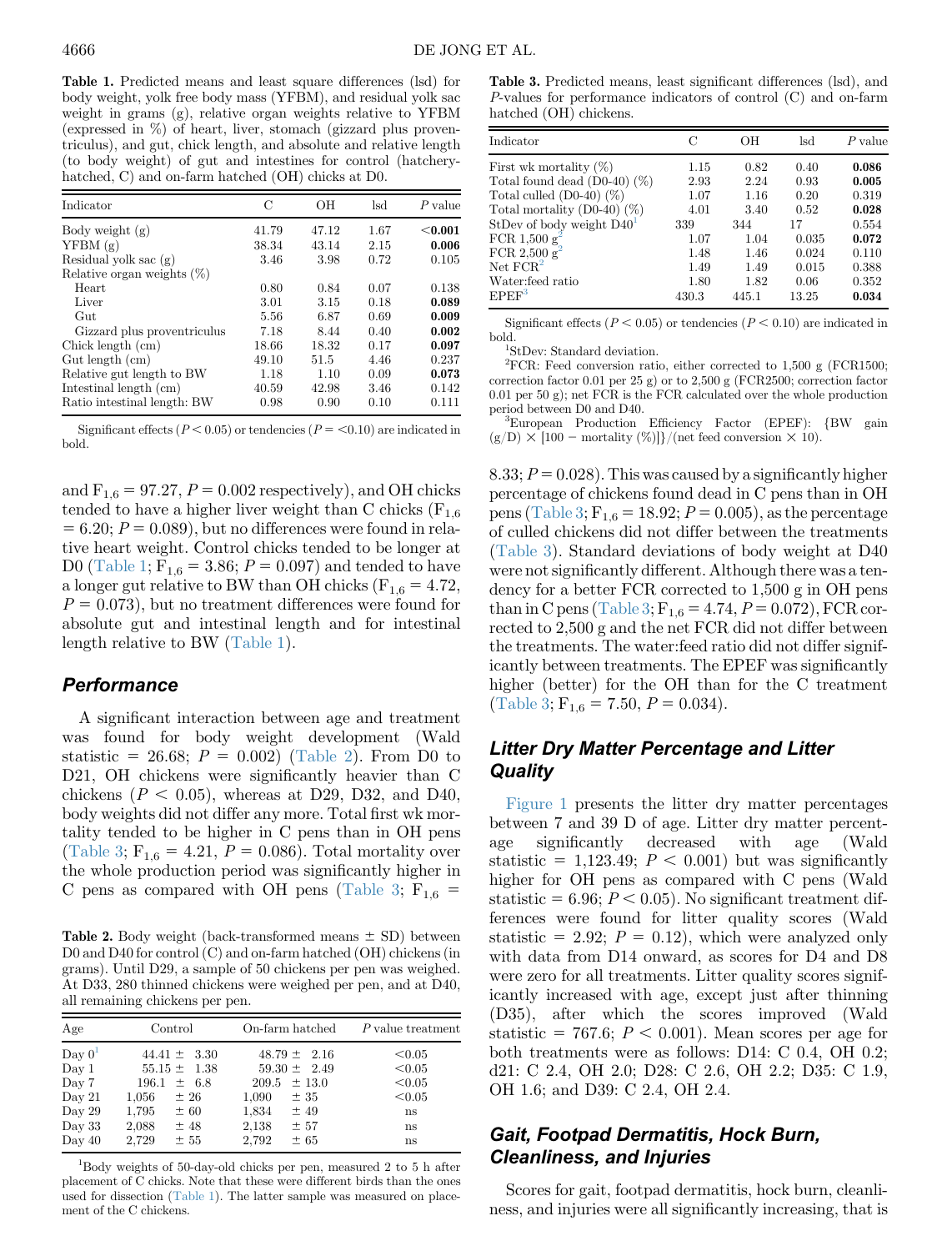<span id="page-5-0"></span>

Figure 1. Predicted means and standard errors (se) of litter dry matter percentage for control (C) and on-farm hatched (OH) pens between 7 and 39 D of age. A significant effect of treatment was found  $(P < 0.001)$ .

getting worse, with increasing age ( $P \leq 0.01$  for all indicators). Only a tendency for a treatment effect was found for footpad dermatitis ( $F_{1,6} = 2.58; P = 0.09$ ) with higher, that is worse scores for C chickens as compared with OH chickens (Table 4).

### Dissections and Intestinal Histology

Dysbacteriosis was scored at D28 and D39, and scores significantly increased with age (F  $_{1,6}$  = 30.12,  $P = 0.002$ ) but did not differ between C and OH chickens (mean value of both ages combined: C: 3.01, OH: 2.67, least square differences [lsd]: 0.945,  $F_{1,6} = 0.74$ ,  $P =$ 0.421). Likewise, coccidiosis scores (also scored at D28 and D39) increased with age (F<sub>1,6</sub> = 27.58, P = 0.002) without a significant treatment effect (mean scores for both ages combined; C: 0.77, OH: 0.62, lsd 0.22,  $F_{1,6}$  = 2.85,  $P = 0.143$ . Femoral head necrosis scores significantly increased with age  $(F_{1,6} = 20.36, P = 0.004)$ and were higher for OH than C chickens at D39 but not at D28 (mean values, D28: C: 0.51, OH: 0.49; mean values D39: C: 0.75, OH: 1.03; lsd: 0.21,  $F_{1,6}$  = 15.68,  $P = 0.007$ . None of the dissected birds showed

Table 4. Average scores (back transformed means) for footpad dermatitis (FPD), hock burn, cleanliness, injury, and gait at D21 and D35.

| Indicator   | Age(D)   | С            | OН           | Treatment |           | Age  |           |
|-------------|----------|--------------|--------------|-----------|-----------|------|-----------|
|             |          |              |              | lsd       | $P$ value | lsd  | $P$ value |
| <b>FPD</b>  | 21<br>35 | 0.10<br>1.07 | 0.05<br>0.50 | 0.38      | 0.09      | 0.82 | < 0.001   |
| Hock burn   | 21<br>35 | 0.05<br>0.92 | 0.05<br>0.66 | 0.52      | 0.49      | 0.36 | 0.01      |
| Cleanliness | 21<br>35 | 0.89<br>1.19 | 0.89<br>1.19 | 0.09      | 0.93      | 0.08 | < 0.001   |
| Injuries    | 21<br>35 | 0.04<br>0.77 | 0.05<br>0.84 | 0.51      | 0.56      | 0.41 | < 0.001   |
| Gait        | 21<br>35 | 1.95<br>2.45 | 1.99<br>2.50 | 0.03      | 0.16      | 0.04 | < 0.001   |

signs of TD. Gross pathology did not indicate any differences between both treatments (data not shown).

For total gut length relative to BW, a significant interaction of age\*treatment was found, with C chickens having longer guts relative to BW than OH chickens at D8, but not at other ages (Wald statistic  $= 12.03, P = 0.039;$ back transformed means for C: 0.584 and OH: 0.532 at D8). Cecal length relative to BW also showed an age\* treatment interaction (Wald statistic  $= 11.43, P =$ 0.041) with C having longer ceca than OH at D8 and D21 but not at other ages (back transformed means, D8: C: 0.078, OH: 0.070; D21: C: 0.235, OH: 0.223). No treatment differences were found for the ratio total intestinal length:BW and colon length:BW. Mean values for ratio intestinal length:BW were D8: C: 0.49, OH: 0.45; from D14 onward, averages were equal for C and OH and were: D14: 0.24; D21: 0.14; D28: 0.10; D39: 0.07 (treatment effect: Wald statistic  $= 3.23; P =$ 0.13). Mean values for ratio colon length:BW were equal for C and OH at all ages and were D8: 0.019; D14: 0.010; D21: 0.006; D28: 0.004; D39: 0.003 (treatment effect: Wald statistic = 2.08;  $P = 0.16$ ). For villus length, crypt depth, and goblet cell characteristics measured only in the second cycle at D8, D14, and D21, only significant age effects but no treatment effects were found, and for villus:crypt ratio, no significant age or treatment effects were found. Mean villus:crypt ratios were D8: C: 4.05, OH: 4.14; D14: C: 3.86, OH: 4.01; D21: C: 3.45; OH: 3.49 (treatment effect:  $F_{1,6} = 0.48; P = 0.51;$  other data not shown).

#### **DISCUSSION**

In the present study, we showed that although OH chickens had a worse day-old chick quality, their body weights were higher until 21 D of age, and their total mortality until slaughter age was lower as compared with hatchery-hatched chickens, resulting in a significantly better European Production Efficiency Factor. With respect to welfare, we found a tendency for fewer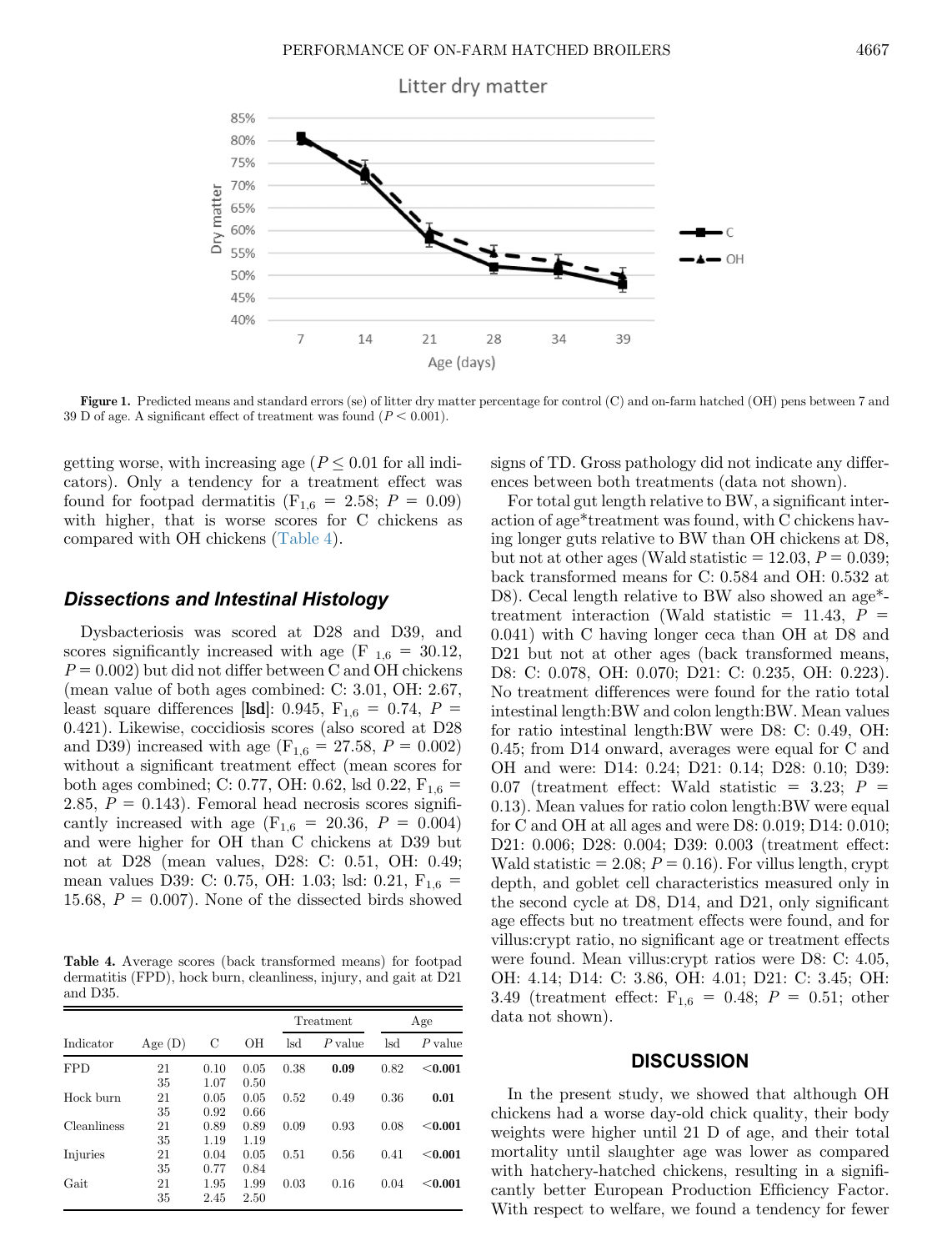footpad lesions and dryer litter in OH as compared with hatchery-hatched chickens. There were no indications of long-term differences in gut development between these treatments.

We previously studied the effect of on-farm vs. traditional hatching on commercial farms ([de Jong et al.,](#page-8-0) [2019\)](#page-8-0). In that study, we found that effects of on-farm hatching on performance were mainly observed in the first wk, but not thereafter, and that there was a positive effect on broiler welfare resulting from reduced footpad dermatitis and a tendency for a better litter quality in OH as compared with hatchery-hatched flocks. We concluded that further study under more controlled conditions was required to exclude possible farm management effects. Here, OH and traditionally hatched chickens were compared in 3 subsequent production cycles under controlled conditions on an experimental farm, and results point into the same direction, that is improved welfare for OH as compared with hatchery hatched chickens but no higher body weight or improved FCR at slaughter age.

Analysis of day-old chick quality and development were in accordance with previous results ([de Jong](#page-8-0) [et al., 2019](#page-8-0)). Day-old OH chickens were heavier than hatchery-hatched (C) chickens, likely because of the fact that they could eat and drink immediately after hatching [\(Van de Ven et al., 2009\)](#page-9-0). On average, 48% of the day-old OH chicks had feed present in the crop. This could reflect a variation in hatching time and thus in start of first feeding. On-farm hatching resulted in a higher gizzard and gut weight, likely because of being filled with feed. In the present study, we also find a tendency for a higher relative liver weight in the OH chicks. Some studies indicate that immediate posthatch feeding results in an accelerated development of digestive organs compared with chicks subjected to posthatch feed deprivation (e.g., [van de Ven et al., 2013](#page-8-0)), which may explain the higher relative liver weight in OH as compared with C chicks, although not all studies found these effects [\(de Jong et al., 2017](#page-8-0)). Moreover, if effects of feeding on digestive organ development were present, these were only seen in the first days of life (see [de Jong](#page-8-0) [et al., 2017](#page-8-0) for an overview of the literature). Intestinal development is stimulated by the intake of exogenous feed posthatch [\(Jin et al., 1998\)](#page-8-0), and it is therefore suggested that immediate posthatch feeding results in longer intestines, although again not all studies found this effect [\(de Jong et al., 2017\)](#page-8-0). In the present study, we even found a tendency for a higher relative gut length without differences in absolute gut and intestinal lengths in C vs. OH chickens at D0. The absence of differences in absolute gut length may have been caused by the variation in hatching moment and thus first feeding moment within the OH group, which may have resulted in a variation in physiological development of the chicks at D0. Especially, the early OH hatchers may have had an advantage in development because of early feeding, also as compared with the late hatchers [\(van de Ven](#page-8-0) [et al., 2013\)](#page-8-0), and on average, effects on absolute gut length could therefore be masked.

Day-old chick quality, as measured by navel and hock scores [\(Leksrisompong et al., 2007](#page-8-0); [van de Ven et al.,](#page-9-0) [2012](#page-9-0)), was worse in OH compared with C chicks, confirming earlier results ([de Jong et al., 2019](#page-8-0)). This could be because of suboptimal hatching conditions at the farm or to a less strict removal of second grade chicks in the OH groups (practiced by the animal caretakers) as compared with the C groups that were selected at the hatchery. Day-old chick length, often measured as an indicator of chick quality [\(Willemsen et al., 2008](#page-9-0)), also tended to be longer for C chicks. It is, however, interesting that the apparently worse day-old chick quality of OH as compared with C chicks did not result in higher first-wk or total mortality in the OH groups, which also confirms our previous results ([de Jong](#page-8-0) [et al., 2019](#page-8-0)). This further confirms the suggestion that day-old chick length does not predict later performance of broiler chickens ([Willemsen et al., 2008\)](#page-9-0) and raises doubt about the value of navel and hock quality as indicators of day-old chick quality in relation to mortality and performance in broiler chickens until slaughter age.

Body weights of OH chickens were significantly higher than C chickens until 21 D of age. Previous studies found a significantly higher body weight at day 7 but not at slaughter age in on-farm as compared with hatcheryhatched chickens ([van de Ven et al., 2011](#page-8-0); [de Jong](#page-8-0) [et al., 2019](#page-8-0)). Here, we measured body weight on a weekly basis during the whole rearing period and found that the higher body weight of OH as compared with C chickens lasted until 3 wk of age. A review of various studies under controlled conditions showed that immediate posthatch feeding significantly improves body weight at slaughter age compared with chickens that have been food deprived for 36 h posthatch or longer, but there is considerable variation between studies ([de Jong et al.,](#page-8-0) [2017](#page-8-0)). For example, [Hollemans et al. \(2018\)](#page-8-0) observed a higher body weight only until 21 D of age in chickens that were immediately fed posthatch as compared with chickens that were posthatch feed deprived for 54 h. In the present study, the food deprivation period may not have exceeded the period necessary to find long-term effects, for instance because in the particular experiment the distance between hatchery and farm is short resulting in a transport time of only 45 min. Furthermore, effects were probably more significant for early than for mid and late hatchers in the OH groups [\(van de Ven](#page-8-0) [et al., 2011](#page-8-0); [Lamot et al., 2014\)](#page-8-0), resulting in an on average short-term effect of on-farm hatching on body weight. In line with these findings, net FCR at slaughter weight and FCR corrected at 2,500 g did not differ. FCR corrected at 2,500 g likely better represents the current situation regarding genetics and management as compared with the "old" FCR corrected to 1,500 g that more reflects the situation several years ago; thus, the trend for a better FCR corrected to 1,500 g in the OH chickens needs to be interpreted with care. Under controlled conditions, posthatch feed deprivation of more than 60 h resulted in impaired FCR at slaughter weight ([de Jong et al., 2017](#page-8-0)), but this period of food deprivation was unlikely for most chicks in the C groups.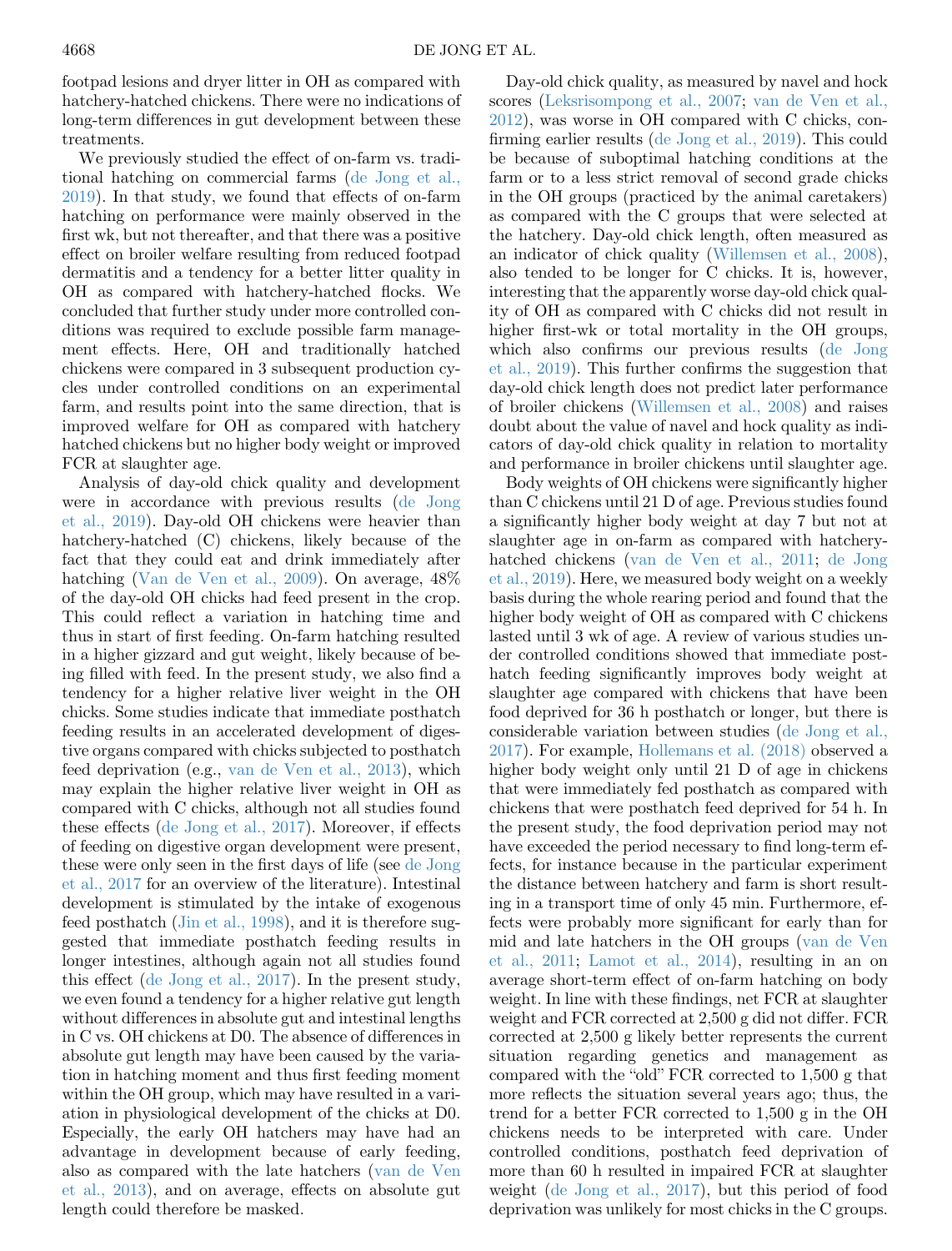On-farm hatching had a significant and positive effect on the total mortality, which was not found in previous system comparisons ([van de Ven et al., 2011;](#page-8-0) [de Jong](#page-8-0) [et al., 2019\)](#page-8-0). This effect was because of a tendency for a lower mortality in OH groups in the first wk, as well as a lower number of chickens found dead between D7 and slaughter age in the OH as compared with the C groups. This suggests better health of OH chickens as compared with C chickens. Likely, early posthatch feeding contributed to this effect [\(de Jong et al., 2017\)](#page-8-0). It cannot be excluded that other factors, such as chick handling ([Knowles et al., 2004](#page-8-0)), dust, and pathogens in the hatchery [\(de Gouw et al., 2017\)](#page-8-0) and stress because of transport as day-old chicks [\(Mitchell, 2009\)](#page-8-0) in the C groups may also have contributed to the effect on mortality, but that merits further study as data are scarce. It is not clear why the positive effects of on-farm hatching on mortality were not found in previous studies, but perhaps individual farm management [\(de Jong and van](#page-8-0) [Riel, 2020](#page-8-0)) or disease pressure may have played a role, reducing the differences between both hatching conditions. In the present experiment, all treatments were housed on 1 single farm and thus were exposed to similar management practices.

As regards the various welfare indicators that were included in the present study, we did not find significant differences between the treatments for gait, hock burn, cleanliness, and injuries. Only a tendency for fewer footpad lesions in OH compared with C groups was observed, which again confirms our previous study under commercial conditions [\(de Jong et al., 2019](#page-8-0)). These treatment differences in footpad lesions may be because of a lower litter moisture content in the OH as compared with the C pens [\(de Jong et al., 2014](#page-8-0)), although visual litter quality did not differ between the treatments. It is yet unclear how on-farm hatching affects litter moisture level. A possible explanation might be an improved gut development and/or health because of early feeding, resulting in better feces quality, but we were unable to demonstrate any differences in intestinal histology and gut lengths. However, the sample size in our study was relatively small. We only found that gut (D0, D8) and ceca (D8 and D21) length relative to body weight was longer in C than OH chickens, but effects were neither long-term (gut length) or consistent over ages (cecal length). The absence of differences in villus:crypt ratio may indicate that the absorption capacity of the jejunum does not differ between the treatments [\(Jin](#page-8-0) [et al., 1998](#page-8-0)), which can thus not explain the difference in litter moisture content. Previous studies on effects of posthatch feed deprivation on intestinal development (weight, length, and histology) were nonconsistent, and if there were any effects of early feeding, these were usually only present at a young age (e.g., [Gonzales et al., 2003](#page-8-0); [Maiorka et al., 2003;](#page-8-0) [Mahmoud](#page-8-0) [and Edens 2012](#page-8-0); [Lamot et al., 2014;](#page-8-0) [de Jong et al.,](#page-8-0) [2017\)](#page-8-0). However, it remains possible that other effects that have not been included in the present study, such as differences in gut wall immunology or microbiome composition, may play a role in gut health and/or feces

consistency, and this merits further study. Scores of dysbacteriosis and coccidiosis did not indicate any differences in gut health between the treatments. Although a difference in femoral head necrosis scores was found at D39 in favor of C as compared with OH chickens, no differences in gait score and TD were found, indicating that effects of on-farm hatching on leg health and locomotion were small or absent and not in favor of OH chickens.

In the present study, we performed a system comparison, meaning that various factors were different between the treatment groups. Therefore, we cannot specify which factors contributed to the differences in welfare indicators and initial body weight development between the OH and C chickens. It is very likely that the timing of the first feeding moment affects both performance and welfare ([Willemsen et al., 2010](#page-9-0); [de Jong](#page-8-0) [et al., 2017\)](#page-8-0), but the effects of other factors such as day-old chick transport and environmental conditions during hatching on broiler performance and welfare are less clear. [Hollemans et al. \(2018\)](#page-8-0) showed that day-old chick transport and early nutrition had interactive effects on fearfulness but that transport as such did not affect productivity in broiler chickens that were fed or feed deprived immediately posthatch. [De Gouw et al.](#page-8-0) [\(2017\)](#page-8-0) showed that both the hatching environment (presence or absence of dust and formaldehyde) and early feeding affected broiler chick development at D0, but that at D7, the effects of hatching environment on chicken development were absent. Whereas it is known that light during incubation affects fear and stress susceptibility of broilers at a later age ([Archer and](#page-8-0) [Mench, 2013](#page-8-0); [Archer, 2017](#page-8-0)), and it is unknown whether light during hatching (as opposed to darkness during hatching of C chicks in the hatchery) may have an effect on broiler welfare. Finally, it has been shown that commercial hatching routines may have a long-term effect on stress sensitivity in layers [\(Hedlund et al., 2019](#page-8-0)), but the effects on broiler chicken welfare and performance are unknown. Thus, the effects of these factors on broiler welfare and performance merit further study.

Our study was designed in such a way that OH and C pens were paired in climate controlled rooms to exclude a possible interaction with room effect when only 1 treatment was housed in a room. However, this design also required climatic settings to apply similarly to both treatment pens, and hence, it was not possible to adjust temperature settings to meet the specific requirements of each treatment. For example, the heavier OH chickens could have profited from a (somewhat) lower environmental temperature in the first wk. It remains to be studied in further trials how management can be best adjusted according to the requirements of early-fed, heavier chickens. Further, in the present study, the number of chickens was higher in the OH than C pens because of the fact that more chicks hatched than expected beforehand (especially in cycle 1 and 2) and the lower mortality in OH pens. This resulted in a somewhat higher stocking density in OH than C pens, and we cannot exclude that this could have had a (slightly)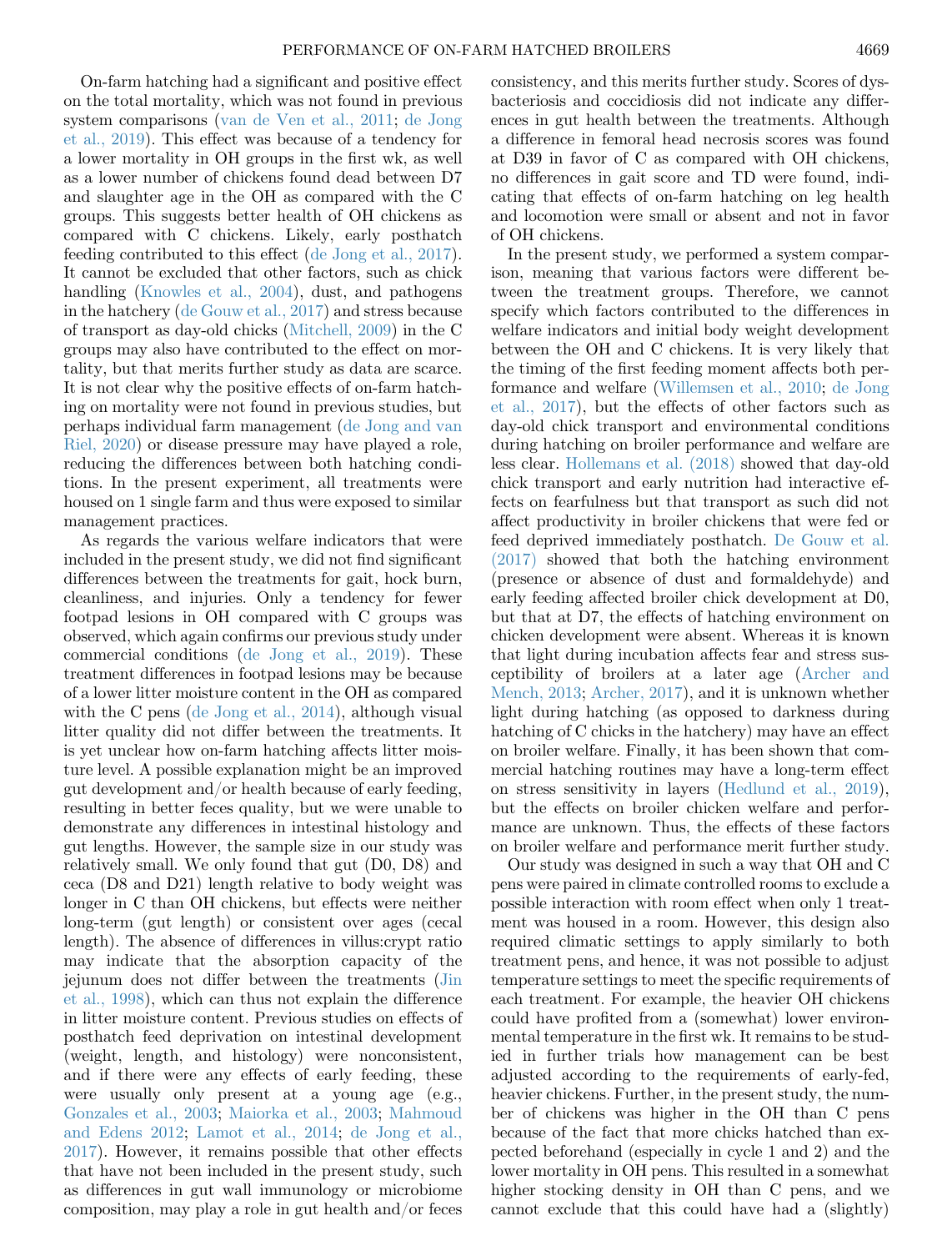<span id="page-8-0"></span>negative effect on some of the indicators measured, such as litter moisture content and quality and as a result on footpad dermatitis (Hall, 2001; Sanotra et al., 2002), although OH chickens still performed better with respect to these indicators than C chickens.

In conclusion, in the present study, we showed that on-farm hatching is beneficial for broiler welfare by reducing overall mortality and reducing litter moisture content and footpad lesion scores. This confirms and adds new information to previous comparisons between on-farm and traditional hatching [\(Van de Ven et al.,](#page-9-0) [2009,](#page-9-0) 2011; de Jong et al., 2019). On-farm hatching does however not significantly improve body weight and feed conversion ratio at slaughter age, thus does not seem to have a long-term effect on productivity.

### ACKNOWLEDGMENTS

This project was financed by the public-private partnership "Robust Broilers 4 Healthy Humans"(project number BO-22.04- 014-001). Marc Bracke and Thea van Niekerk acknowledged for reviewing the draft manuscript. Filip Boel is acknowledged for performing the dissections, and the authors are very grateful to Ilse Poolen and the animal caretakers for their assistance in the experiment.

Conflict of Interest Statement: The authors did not provide any conflict of interest statement.

### REFERENCES

- [Archer, G. S. 2017. Exposing broiler eggs to green, red and white light](http://refhub.elsevier.com/S0032-5791(20)30417-X/sref1) [during incubation. Animal 11:1203](http://refhub.elsevier.com/S0032-5791(20)30417-X/sref1)–1209.
- [Archer, G. S., and J. A. Mench. 2013. The effects of light stimulation](http://refhub.elsevier.com/S0032-5791(20)30417-X/sref2) [during incubation on indicators of stress susceptibility in broilers.](http://refhub.elsevier.com/S0032-5791(20)30417-X/sref2) [Poult. Sci. 92:3103](http://refhub.elsevier.com/S0032-5791(20)30417-X/sref2)–3108.
- [Archer, G. S., and J. A. Mench. 2014. Natural incubation patterns and](http://refhub.elsevier.com/S0032-5791(20)30417-X/sref3) [the effects of exposing eggs to light at various times during incu](http://refhub.elsevier.com/S0032-5791(20)30417-X/sref3)[bation on post-hatch fear and stress responses in broiler \(meat\)](http://refhub.elsevier.com/S0032-5791(20)30417-X/sref3) [chickens. Appl. Anim. Behav. Sci. 152:44](http://refhub.elsevier.com/S0032-5791(20)30417-X/sref3)–51.
- [Careghi, C., K. Tona, O. Onagbesan, J. Buyse, E. Decuypere, and](http://refhub.elsevier.com/S0032-5791(20)30417-X/sref4) [V. Bruggeman. 2005. The effects of the spread of hatch and](http://refhub.elsevier.com/S0032-5791(20)30417-X/sref4) [interaction with delayed feed access after hatch on broiler perfor](http://refhub.elsevier.com/S0032-5791(20)30417-X/sref4)[mance until seven days of age. Poult. Sci. 84:1314](http://refhub.elsevier.com/S0032-5791(20)30417-X/sref4)–1320.
- [de Gouw, P., L. J. F. van de Ven, S. Lourens, B. Kemp, and H. van den](http://refhub.elsevier.com/S0032-5791(20)30417-X/sref5) [Brand. 2017. Effects of dust, formaldehyde and delayed feeding on](http://refhub.elsevier.com/S0032-5791(20)30417-X/sref5) [early postnatal development of broiler chickens. Res. Vet. Sci.](http://refhub.elsevier.com/S0032-5791(20)30417-X/sref5) [112:201](http://refhub.elsevier.com/S0032-5791(20)30417-X/sref5)–207.
- [de Jong, I. C., H. Gunnink, and J. van Harn. 2014. Wet litter not only](http://refhub.elsevier.com/S0032-5791(20)30417-X/sref6) [induces footpad dermatitis but also reduces overall welfare, tech](http://refhub.elsevier.com/S0032-5791(20)30417-X/sref6)[nical performance, and carcass yield in broiler chickens. J. Appl.](http://refhub.elsevier.com/S0032-5791(20)30417-X/sref6) [Poult. Res. 23:51](http://refhub.elsevier.com/S0032-5791(20)30417-X/sref6)–58.
- [de Jong, I. C., H. Gunnink, T. van Hattum, J. W. van Riel,](http://refhub.elsevier.com/S0032-5791(20)30417-X/sref7) [M. M. P. Raaijmakers, E. S. Zoet, and H. van den Brand. 2019.](http://refhub.elsevier.com/S0032-5791(20)30417-X/sref7) [Comparison of performance, health and welfare aspects between](http://refhub.elsevier.com/S0032-5791(20)30417-X/sref7) [commercially housed hatchery-hatched and on-farm hatched](http://refhub.elsevier.com/S0032-5791(20)30417-X/sref7) broiler fl[ocks. Animal 13:1269](http://refhub.elsevier.com/S0032-5791(20)30417-X/sref7)–1277.
- [de Jong, I. C., and J. W. van Riel. 2020. Relative contribution of](http://refhub.elsevier.com/S0032-5791(20)30417-X/sref8) [production chain phases to health and performance of broiler](http://refhub.elsevier.com/S0032-5791(20)30417-X/sref8) chickens: a fi[eld study. Poult. Sci. 99:179](http://refhub.elsevier.com/S0032-5791(20)30417-X/sref8)–188.
- [de Jong, I. C., J. W. van Riel, J. M. B. M. Bracke, and H. van den](http://refhub.elsevier.com/S0032-5791(20)30417-X/sref9) Brand. 2017. A 'meta-analysis' [of effects of post-hatch food and](http://refhub.elsevier.com/S0032-5791(20)30417-X/sref9) [water deprivation on development, performance and welfare of](http://refhub.elsevier.com/S0032-5791(20)30417-X/sref9) [chickens. PLoS One 12:e0189350.](http://refhub.elsevier.com/S0032-5791(20)30417-X/sref9)
- [Elfwing, M., D. Natt, V. C. Goerlich-Jansson, M. Persson, J. Hjelm,](http://refhub.elsevier.com/S0032-5791(20)30417-X/sref10) [and P. Jensen. 2015. Early stress Causes sex-speci](http://refhub.elsevier.com/S0032-5791(20)30417-X/sref10)fic, life-long [changes in behaviour, levels of Gonadal Hormones, and Gene](http://refhub.elsevier.com/S0032-5791(20)30417-X/sref10) [expression in chickens. Plos One 10.](http://refhub.elsevier.com/S0032-5791(20)30417-X/sref10)
- [Ericsson, M., R. Henriksen, J. Belteky, A. S. Sundman, K. Shionoya,](http://refhub.elsevier.com/S0032-5791(20)30417-X/sref11) [and P. Jensen. 2016. Long-term and Transgenerational effects of](http://refhub.elsevier.com/S0032-5791(20)30417-X/sref11) [stress Experienced during different life phases in chickens \(Gallus](http://refhub.elsevier.com/S0032-5791(20)30417-X/sref11) [gallus\). Plos One 11.](http://refhub.elsevier.com/S0032-5791(20)30417-X/sref11)
- [Gonzales, E., N. Kondo, E. Saldanha, M. M. Loddy, C. Careghi, and](http://refhub.elsevier.com/S0032-5791(20)30417-X/sref12) [E. Decuypere. 2003. Performance and physiological parameters of](http://refhub.elsevier.com/S0032-5791(20)30417-X/sref12) [broiler chickens subjected to fasting on the neonatal period. Poult.](http://refhub.elsevier.com/S0032-5791(20)30417-X/sref12) [Sci. 82:1250](http://refhub.elsevier.com/S0032-5791(20)30417-X/sref12)–1256.
- [Hall, A. L. 2001. The effect of stocking density on the welfare and](http://refhub.elsevier.com/S0032-5791(20)30417-X/sref13) [behaviour of broiler chickens reared commercially. Anim. Welf.](http://refhub.elsevier.com/S0032-5791(20)30417-X/sref13) [10:23](http://refhub.elsevier.com/S0032-5791(20)30417-X/sref13)–40.
- [Hedlund, L., R. Whittle, and P. Jensen. 2019. Effects of commercial](http://refhub.elsevier.com/S0032-5791(20)30417-X/sref14) [hatchery processing on short- and long-term stress responses in](http://refhub.elsevier.com/S0032-5791(20)30417-X/sref14) [laying hens. Scient. Rep. 9](http://refhub.elsevier.com/S0032-5791(20)30417-X/sref14).
- [Hollemans, M., S. de Vries, A. Lammers, and C. Clouard. 2018.](http://refhub.elsevier.com/S0032-5791(20)30417-X/sref15) [Effects of early nutrition and transport of 1-day-old chickens](http://refhub.elsevier.com/S0032-5791(20)30417-X/sref15) [on production performance and fear response. Poult. Sci.](http://refhub.elsevier.com/S0032-5791(20)30417-X/sref15) [97:2534](http://refhub.elsevier.com/S0032-5791(20)30417-X/sref15)–2542.
- [Jacobs, L., E. Delezie, L. Duchateau, K. Goethals, B. Ampe, J. Buyse,](http://refhub.elsevier.com/S0032-5791(20)30417-X/sref16) [and F. A. M. Tuyttens. 2017. Impact of transportation duration on](http://refhub.elsevier.com/S0032-5791(20)30417-X/sref16) [stress responses in day-old chicks from young and old breeders.](http://refhub.elsevier.com/S0032-5791(20)30417-X/sref16) [Res. Vet. Sci. 112:172](http://refhub.elsevier.com/S0032-5791(20)30417-X/sref16)–176.
- [Jin, S. H., A. Corless, and J. L. Sell. 1998. Digestive system develop](http://refhub.elsevier.com/S0032-5791(20)30417-X/sref17)[ment in post-hatch poultry. Worlds Poult. Sci. J. 54:335](http://refhub.elsevier.com/S0032-5791(20)30417-X/sref17)–345.
- [Johnson, J., and W. M. Reid. 1970. Anticoccidial drugs: lesion scoring](http://refhub.elsevier.com/S0032-5791(20)30417-X/sref18) techniques in battery and fl[oor-pen experiments with chickens.](http://refhub.elsevier.com/S0032-5791(20)30417-X/sref18) [Exp. Parasitol. 28:30](http://refhub.elsevier.com/S0032-5791(20)30417-X/sref18)–36.
- [Knowles, T. G., S. N. Brown, P. D. Warriss, A. Butterworth, and](http://refhub.elsevier.com/S0032-5791(20)30417-X/sref19) [L. Hewitt. 2004. Welfare aspects of chick handling in broiler and](http://refhub.elsevier.com/S0032-5791(20)30417-X/sref19) [laying hen hatcheries. Anim. Welf. 13:409](http://refhub.elsevier.com/S0032-5791(20)30417-X/sref19)–418.
- [Lamot, D. M., I. B. van de Linde, R. Molenaar, C. W. van der Pol,](http://refhub.elsevier.com/S0032-5791(20)30417-X/sref20) [P. J. A. Wijtten, B. Kemp, and H. van den Brand. 2014. Effects of](http://refhub.elsevier.com/S0032-5791(20)30417-X/sref20) [moment of hatch and feed access on chicken development. Poult.](http://refhub.elsevier.com/S0032-5791(20)30417-X/sref20) [Sci. 93:2604](http://refhub.elsevier.com/S0032-5791(20)30417-X/sref20)–2614.
- [Leksrisompong, N., H. Romero-Sanchez, P. W. Plumstead,](http://refhub.elsevier.com/S0032-5791(20)30417-X/sref21) [K. E. Brannan, and J. Brake. 2007. Broiler incubation. 1. Effect of](http://refhub.elsevier.com/S0032-5791(20)30417-X/sref21) [elevated temperature during late incubation on body weight and](http://refhub.elsevier.com/S0032-5791(20)30417-X/sref21) [organs of chicks. Poult. Sci. 86:2685](http://refhub.elsevier.com/S0032-5791(20)30417-X/sref21)–2691.
- [Mahmoud, K. Z., and F. W. Edens. 2012. Breeder age affects small](http://refhub.elsevier.com/S0032-5791(20)30417-X/sref22) [intestine development of broiler chicks with immediate or delayed](http://refhub.elsevier.com/S0032-5791(20)30417-X/sref22) [access to feed. Br. Poult. Sci. 53:32](http://refhub.elsevier.com/S0032-5791(20)30417-X/sref22)–41.
- [Maiorka, A., E. Santin, F. Dahlke, I. C. Boleli, R. L. Furlan, and](http://refhub.elsevier.com/S0032-5791(20)30417-X/sref23) [M. Macari. 2003. Posthatching water and feed deprivation affect](http://refhub.elsevier.com/S0032-5791(20)30417-X/sref23) [the gastrointestinal tract and intestinal Mucosa development of](http://refhub.elsevier.com/S0032-5791(20)30417-X/sref23) [broiler chicks. J. Appl. Poult. Res. 12:483](http://refhub.elsevier.com/S0032-5791(20)30417-X/sref23)–492.
- [Mitchell, M. A. 2009. Chick transport and welfare. Avian Biol. Res.](http://refhub.elsevier.com/S0032-5791(20)30417-X/sref24) [2:99](http://refhub.elsevier.com/S0032-5791(20)30417-X/sref24)–105.
- [Nangsuay, A., Y. Ruangpanit, R. Meijerhof, and S. Attamangkune. 2011.](http://refhub.elsevier.com/S0032-5791(20)30417-X/sref25) [Yolk absorption and embryo development of small and large eggs](http://refhub.elsevier.com/S0032-5791(20)30417-X/sref25) [originating from young and old breeder hens. Poult. Sci. 90:2648](http://refhub.elsevier.com/S0032-5791(20)30417-X/sref25)– [2655.](http://refhub.elsevier.com/S0032-5791(20)30417-X/sref25)
- [Sanotra, G. S., J. D. Lund, and K. S. Vestergaard. 2002. In](http://refhub.elsevier.com/S0032-5791(20)30417-X/sref26)fluence of [light-dark schedules and stocking density on behaviour, risk of leg](http://refhub.elsevier.com/S0032-5791(20)30417-X/sref26) [problems and occurrence of chronic fear in broilers. Br. Poult. Sci.](http://refhub.elsevier.com/S0032-5791(20)30417-X/sref26) [43:344](http://refhub.elsevier.com/S0032-5791(20)30417-X/sref26)–354.
- Stuurgroep Pluimveesector Circulair. 2019. Uitvoeringagenda pluimveesector. Nieuwegein, The Netherlands: Avined. Accessed Jan. 2020. [https://www.avined.nl/sites/www.avined.nl/](https://www.avined.nl/sites/www.avined.nl/files/pluimveesector_circulair_aug_2019.pdf)files/pluimveesector\_ [circulair\\_aug\\_2019.pdf](https://www.avined.nl/sites/www.avined.nl/files/pluimveesector_circulair_aug_2019.pdf).
- [Teirlynck, E., M. D. E. Gussem, J. Dewulf, F. Haeserouck,](http://refhub.elsevier.com/S0032-5791(20)30417-X/sref28) [R. Ducatelle, and F. Van Immerseel. 2011. Morphometric evalua](http://refhub.elsevier.com/S0032-5791(20)30417-X/sref28)tion of 'dysbacteriosis' [in broilers. Avian Pathol. 40:139](http://refhub.elsevier.com/S0032-5791(20)30417-X/sref28)–144.
- [Tona, K., V. Bruggeman, O. Onagbesan, F. Bamelis, M. Gbeassor,](http://refhub.elsevier.com/S0032-5791(20)30417-X/sref29) [K. Mertens, and E. Decuypere. 2005. Day-old chick quality:](http://refhub.elsevier.com/S0032-5791(20)30417-X/sref29) [Relationship to hatching egg quality, adequate incubation practice](http://refhub.elsevier.com/S0032-5791(20)30417-X/sref29) [and prediction of broiler performance. Avian Poult. Biol. Rev.](http://refhub.elsevier.com/S0032-5791(20)30417-X/sref29) [16:109](http://refhub.elsevier.com/S0032-5791(20)30417-X/sref29)–119.
- [van de Ven, L. J. F., A. V. van Wagenberg, M. Debonne,](http://refhub.elsevier.com/S0032-5791(20)30417-X/sref30) [E. Decuypere, B. Kemp, and H. van den Brand. 2011. Hatching](http://refhub.elsevier.com/S0032-5791(20)30417-X/sref30) [system and time effects on broiler physiology and posthatch](http://refhub.elsevier.com/S0032-5791(20)30417-X/sref30) [growth. Poult. Sci. 90:1267](http://refhub.elsevier.com/S0032-5791(20)30417-X/sref30)–1275.
- [van de Ven, L. J. F., A. V. van Wagenberg, E. Decuypere, B. Kemp,](http://refhub.elsevier.com/S0032-5791(20)30417-X/sref31) [H. van den Brand, and H. 2013. Perinatal broiler physiology be](http://refhub.elsevier.com/S0032-5791(20)30417-X/sref31)[tween hatching and chick collection in 2 hatching systems. Poult.](http://refhub.elsevier.com/S0032-5791(20)30417-X/sref31) [Sci. 92:1050](http://refhub.elsevier.com/S0032-5791(20)30417-X/sref31)–1061.